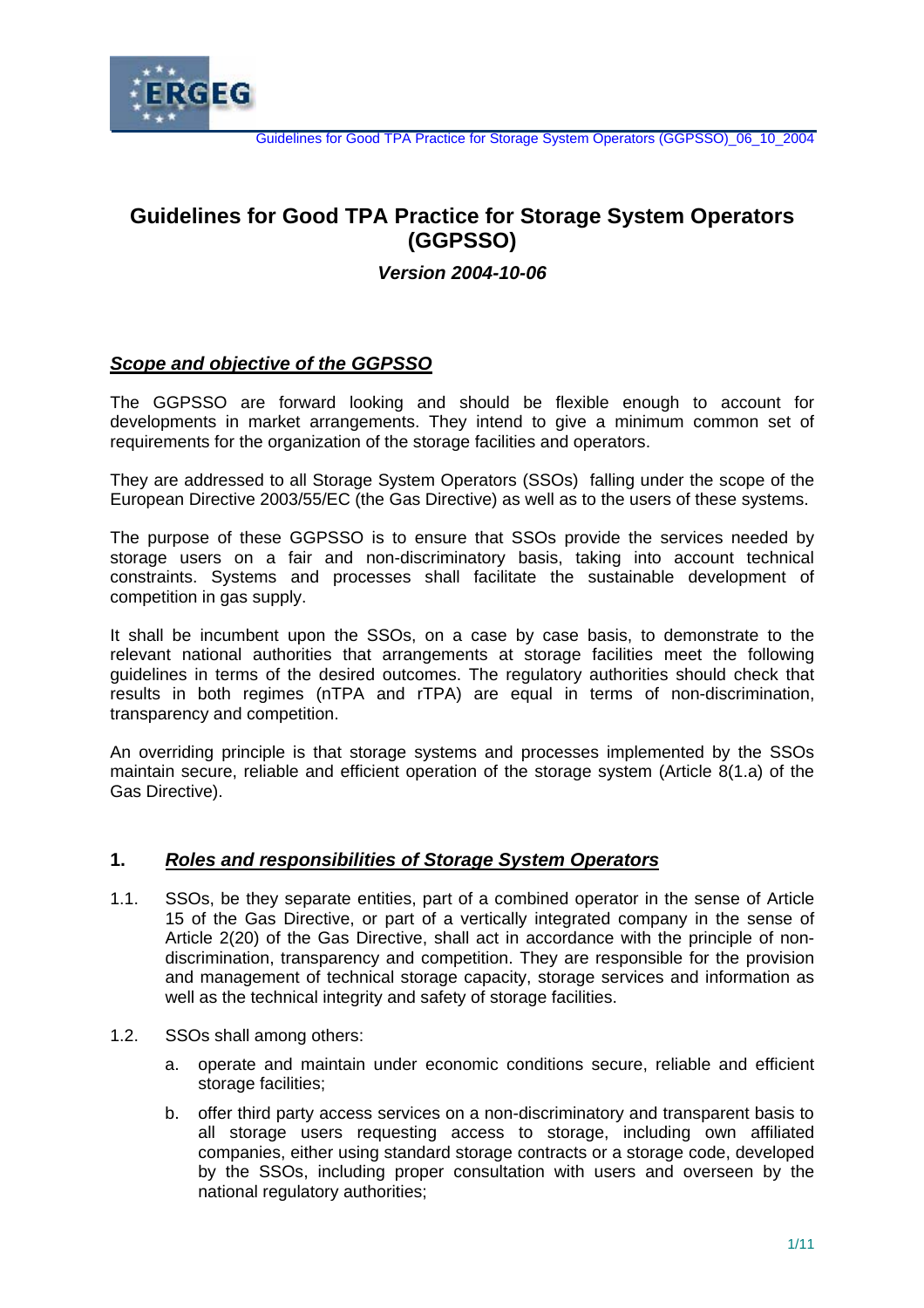

Guidelines for Good TPA Practice for Storage System Operators (GGPSSO)\_06\_10\_2004

- c. establish rules on the use of capacity aimed at ensuring competitive and efficient use of that storage facility by system users, in particular to discourage storage capacity hoarding;
- d. treat confidential information, especially with regards to any affiliated company, in order to avoid any discrimination between storage users, as stated in § 5 on confidentiality requirements;
- e. provide the information required by storage users and system operators as stated in § 6 on transparency requirements;
- f. co-operate with TSOs through interoperability agreements in order to ensure efficient and secure operation of storage and transportation networks;
- g. when asking guarantees to storage users with respect to their creditworthiness, ensure that these guarantees are non-discriminatory, transparent and proportionate and do not constitute any undue market entry barrier.

# **2.** *Role of Storage Users*

- 2.1. Storage users shall among others:
	- a. be responsible for making nominations to the SSOs and for the injection and withdrawal of gas from storage facilities in accordance with prevailing contractual specifications, technical rules and agreed procedures;
	- b. provide all data required that is necessary for the SSO to carry out its duties as specified in the storage code and/or in the storage contract;
	- c. not use capacity rights in a manner that is intended to restrict, distort or prevent competition, for example through capacity hoarding;
	- d. put relevant IT in place in order to be able to communicate with SSOs via agreed interfaces and standards.

### **3.** *Necessary TPA services*

- 3.1. Storage capacity not excluded from TPA pursuant to Article 2(9) of the Gas Directive, when technically and economically necessary for efficient access to the network, shall be offered to storages users on a non-discriminatory basis that promotes competition and facilitates trade. Therefore, the SSO shall offer to storage users the maximum available storage capacity (i.e. technical storage capacity), apart from that part of the storage capacity used for operational needs related to transmission and/or production, according to rules made transparent by the national regulatory authorities. Exclusion of storage capacity from TPA shall not be the decision of the SSO and/or the beneficiary of the storage capacity exempted from TPA and shall be approved by the national regulatory authorities, with the publication of substantiated reasons.
- 3.2. The amount of storage capacity needed for PSO and security of supply, when imposed on storage users should be offered on a TPA basis; requirements of non discrimination still apply. Whichever party is responsible for PSOs, it shall demonstrate upon request to the national regulatory authority that their requested capacity reservation is no more than what is required to satisfy the relevant PSO.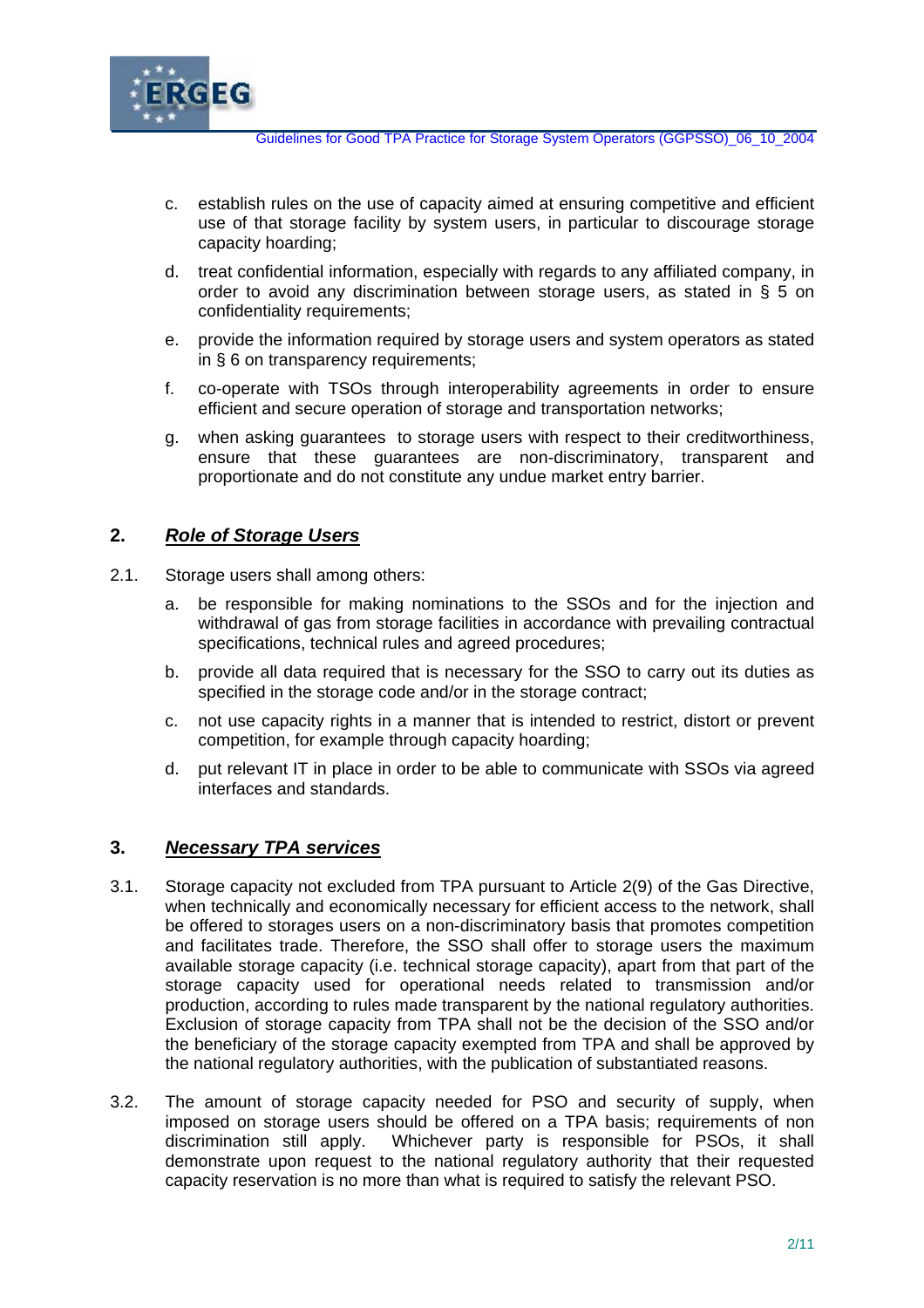

- 3.3. The SSO shall offer to storage users the storage capacity in a form that facilitates competitive, non-discriminatory, and efficient access to best meet storage users' needs and that facilitates trade in storage services in secondary markets. Specifically the SSO shall offer in the primary market, pursuant to its responsibilities under § 1, in consultation with storage users and taking into account storage technical constraints, a menu of services, including the following:
	- a. bundled services (SBU) of space and injectability/deliverability with determined technical ratios;
	- b. unbundled services in an appropriate range with SBUs;
	- c. an appropriate range of both long-term (> 1year**)** and short-term firm services (<1year) down to a minimum period of one day;
	- d. short term interruptible storage contracts and services.
- 3.4. When compatible with the balancing regime of the interconnected gas transportation system, the SSO shall offer a service which includes an obligation to allocate the gas which has been nominated.
- 3.5. SSOs shall offer services that are consistent with the use of the interconnected gas transportation systems.
- 3.6. Taking into account technical constraints and if consistent with PSOs obligations, the SSO shall offer all services without restrictions on the starting date and the actually prevailing physical flow. With the same constraints, injection and withdrawal of gas should, in principle, be possible at any time. Limits on the required minimum size of storage capacity rights shall be justified on the basis of technical constraints and permit small shippers to gain access to storage services. Storage users should be allowed to pool with each other with a view to overcome potential technical capacity thresholds.
- 3.7. The SSO should develop information systems and electronic communication to provide adequate data to storage users and simplify transactions (such as nominations, capacity booking and transfer of capacity rights between storage users).
- 3.8. Deadline for the implementation of such requirements is 1 April 2005; if SSOs have problems in implementing measures envisaged under § 3, in particular with regard to IT systems, they shall provide an explanation to the national regulatory authorities setting out the problems in implementing this deadline and present a concrete action plan for their implementation, taking into account, if applicable, the size of the company.

### **4.** *Storage capacity allocation management and congestion management*

- 4.1. Storage capacity allocation mechanism and congestion management procedures shall:
	- a. facilitate the development of competition and liquid trading of storage capacity and be compatible with market mechanisms including spot markets and trading hubs while being flexible and capable of adapting to evolving market circumstances and discourage hoarding;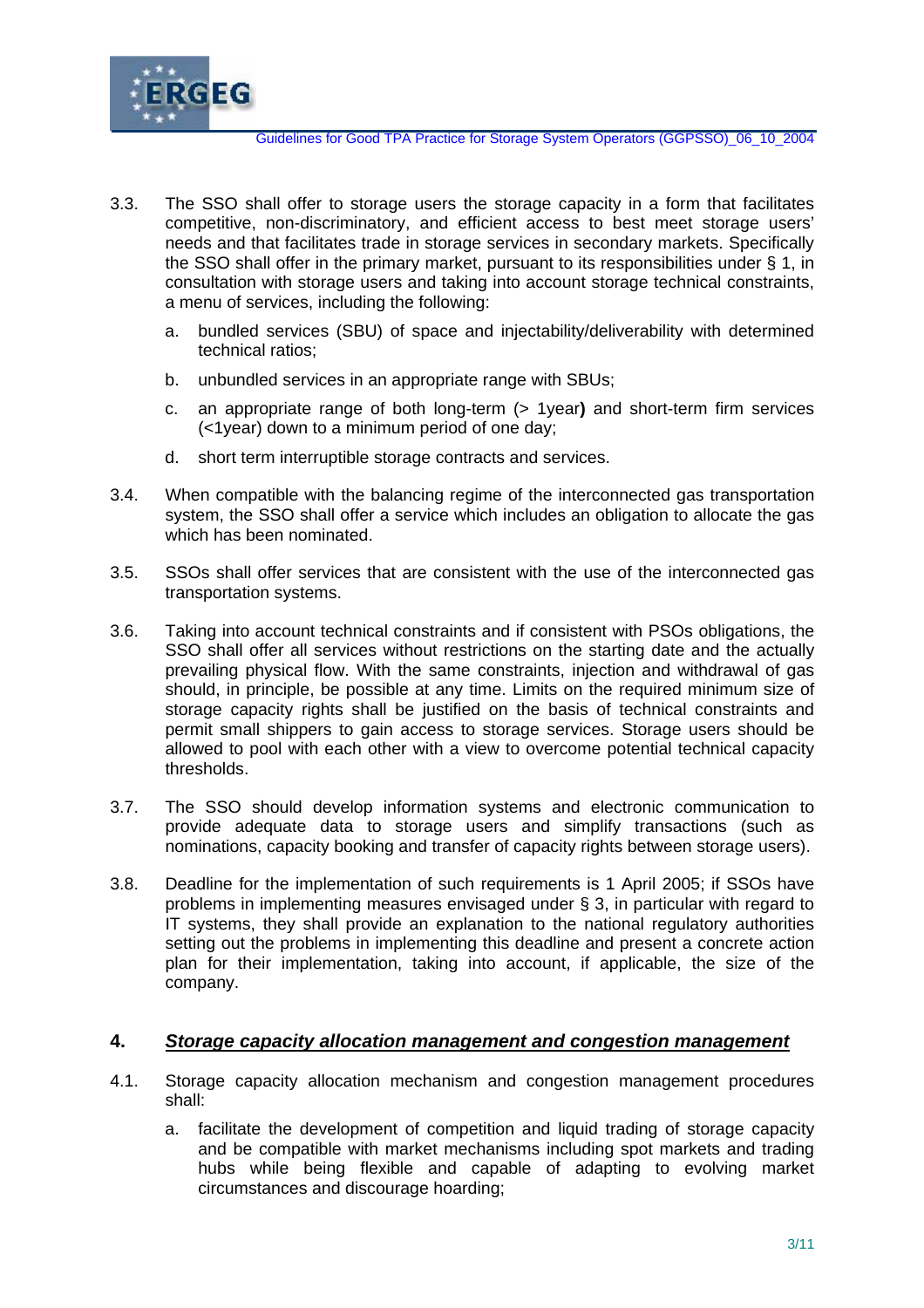

- b. take into account the integrity of the storage system concerned as well as security of supply where relevant legal rules are incumbent upon the SSO;
- c. not create undue barriers to market entry and not prevent market participants, including new market entrants and companies with a small market share, from competing effectively.
- d. ensure the maximum availability and efficient use under economic and non discriminatory conditions of technical storage capacity;
- e. generate the right signals for investment in new infrastructures;
- f. be subject to consultation with storage users.
- 4.2. In case of physical congestion, non discriminatory, market-based solutions shall be applied by the SSO or by the national regulatory authorities, where appropriate. Also, the SSO or the national regulatory authorities shall appropriately balance the portion of storage capacity contracted under multi-annual long-term contracts and short term contracts, with the aim of promoting effective competition. Alternative allocation procedures such as pro-rata mechanisms may be considered if they ensure equivalence in terms of non-discriminatory and competitive access.
- 4.3. The SSO shall actively endeavour to discourage hoarding and facilitate re-utilisation and trade of storage capacity by all reasonable means, including at least the offer on interruptible basis of all unused capacity (e.g. day-ahead release of non-nominated injectability and deliverability).
- 4.4. If, in spite of the measures aimed at preventing any commercial incentives to hoard capacity, namely secondary market and interruptible storage services, capacity contracted under existing storage contracts remains unused and significant and prolonged contractual congestion occurs, the national regulatory authorities shall require the SSO to introduce additional mechanisms to free up this capacity.

## **5.** *Confidentiality requirements*

- 5.1. The SSO shall meet the confidentiality provisions of Article 10 of the Gas Directive, by guaranteeing that:
	- a. commercially sensitive information from storage users' account remains confidential. Any information available to the SSO concerning its storage and processing business shall not be passed to other possible parts of the company in advance of being provided to all market participants; staff working for the affiliate business if any (e.g. supply) should have no access to information which could be commercially advantageous, such as details on actual or potential storage users, and is not made available to all market parties. The arrangements to implement this requirement should include a code of conduct for staff/compliance programme, supervised by a Compliance Officer;
	- b. in case of an integrated company operating supply and/or production and storage business or when there are no separate database systems, specific confidentiality duties must be clearly defined; the relevant national regulatory authorities shall at least require sufficient evidence from companies concerned so as to prove an effective establishment of Chinese walls between the SSO and the supply and/or production branch of the vertically integrated companies. The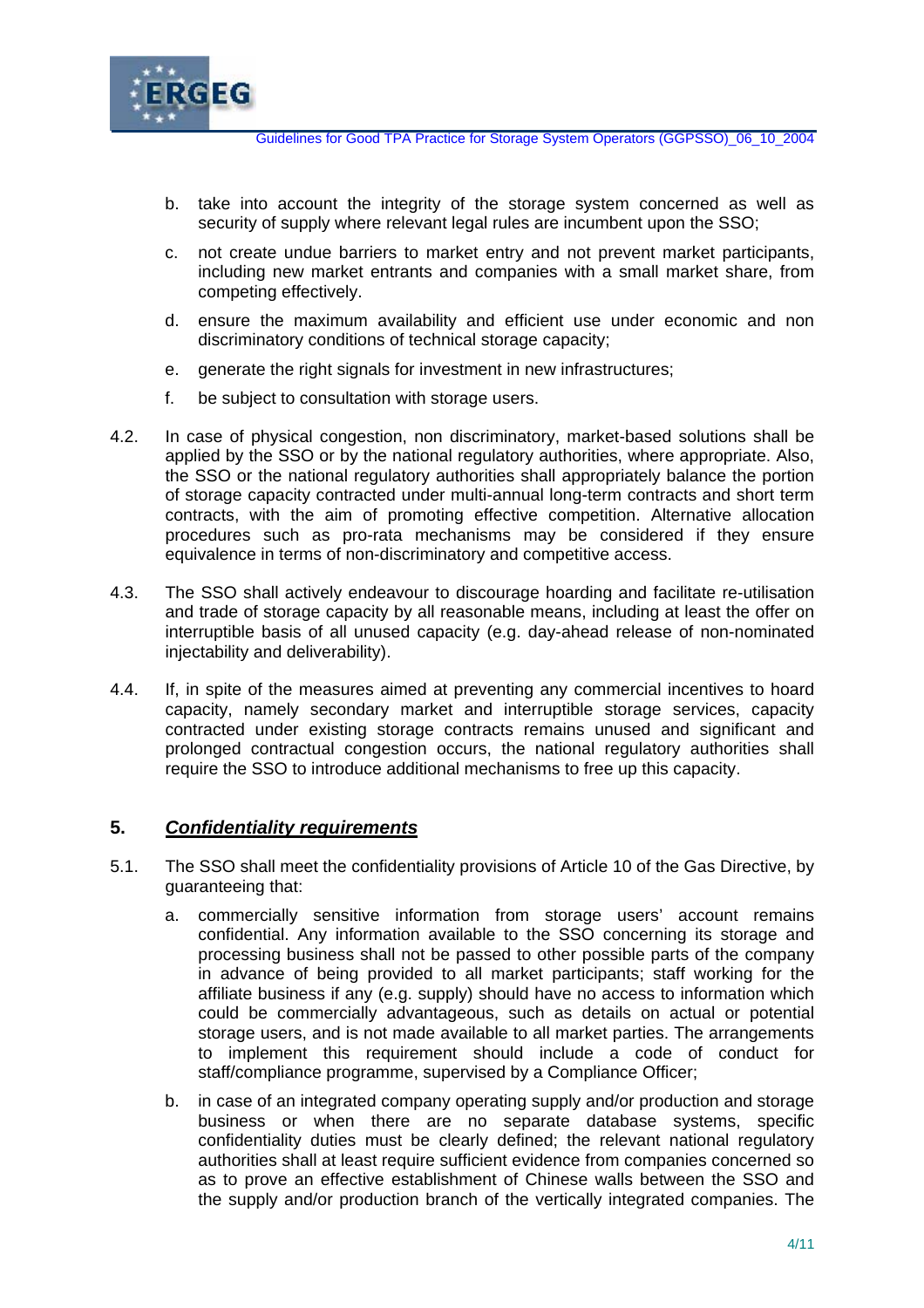

arrangements to implement this requirement should include a code of conduct for staff/compliance programme, supervised by a Compliance Officer, which should embody the principles behind the Chinese walls concept. Cost effective solutions should be implemented to ensure that the SSO and the supply business are not located in the same place. Preferably, the SSO and the supply business should be located in separate buildings, provided such a measure is proportionate given the size of the activity concerned.

## **6.** *Transparency requirements*

- 6.1. SSOs should implement user-friendly systems to publish the information needed by storage users in a timely manner in the national language and in English on the Internet. Information should be provided on a real time basis, if required by storage users. Information shall be disclosed in a meaningful, quantitatively clear and easily accessible way and on a non-discriminatory basis.
- 6.2. Information relating specifically to a storage user's account must be kept confidential. Non confidential information must be provided promptly and on the same time scale as to all users on a non discriminatory basis. Where a SSO considers that it is not entitled for confidentiality reasons to make public all the data required, it shall provide clear evidence to the national regulatory authorities and seek its authorization to limit publication. The relevant national authorities shall grant or refuse the authorization on a case by case basis and publish the substantiated reasons. This assessment should be renewed on a regular basis.
- 6.3. The SSO shall submit for approval to the national regulatory authorities any request not to publish specific data (e.g. for reasons of costs or to avoid any potential market abuse). The relevant national authorities shall grant or refuse the authorization on a case by case basis and publish the substantiated reasons.
- 6.4. The following commercial terms should be published with online information system:
	- a. in rTPA, the tariffs for each service offered shall be published ex ante with the derivation criteria attached (i.e. the underlying technical and economic reasons for establishing them). In nTPA, the main commercial conditions including the prices for core standard services must be published and updated whenever the SSO changes them; prices and underlying criteria should be made available to the national regulatory authorities at least in case of disputes;
	- b. services offered, the storage code (if applicable) and/or the main standard conditions for each service outlining the rights and responsibilities for all users including flexibility tolerances (e.g. counter flows during injection or withdrawal) and the rules of transfer storage capacity in case of final customer switching;
	- c. method of determining available storage capacity and the operational parameters including transparency on the rules of ownership and use of working gas;
	- d. storage capacity allocation, congestion management and anti-hoarding and reutilization provisions, including auctions terms where applicable and rules applicable for storage capacity trade on the secondary market vis-à-vis the SSO;
	- e. the rules and the charges applicable to storage penalties due by storage users and compensation payments by the SSO to storage users.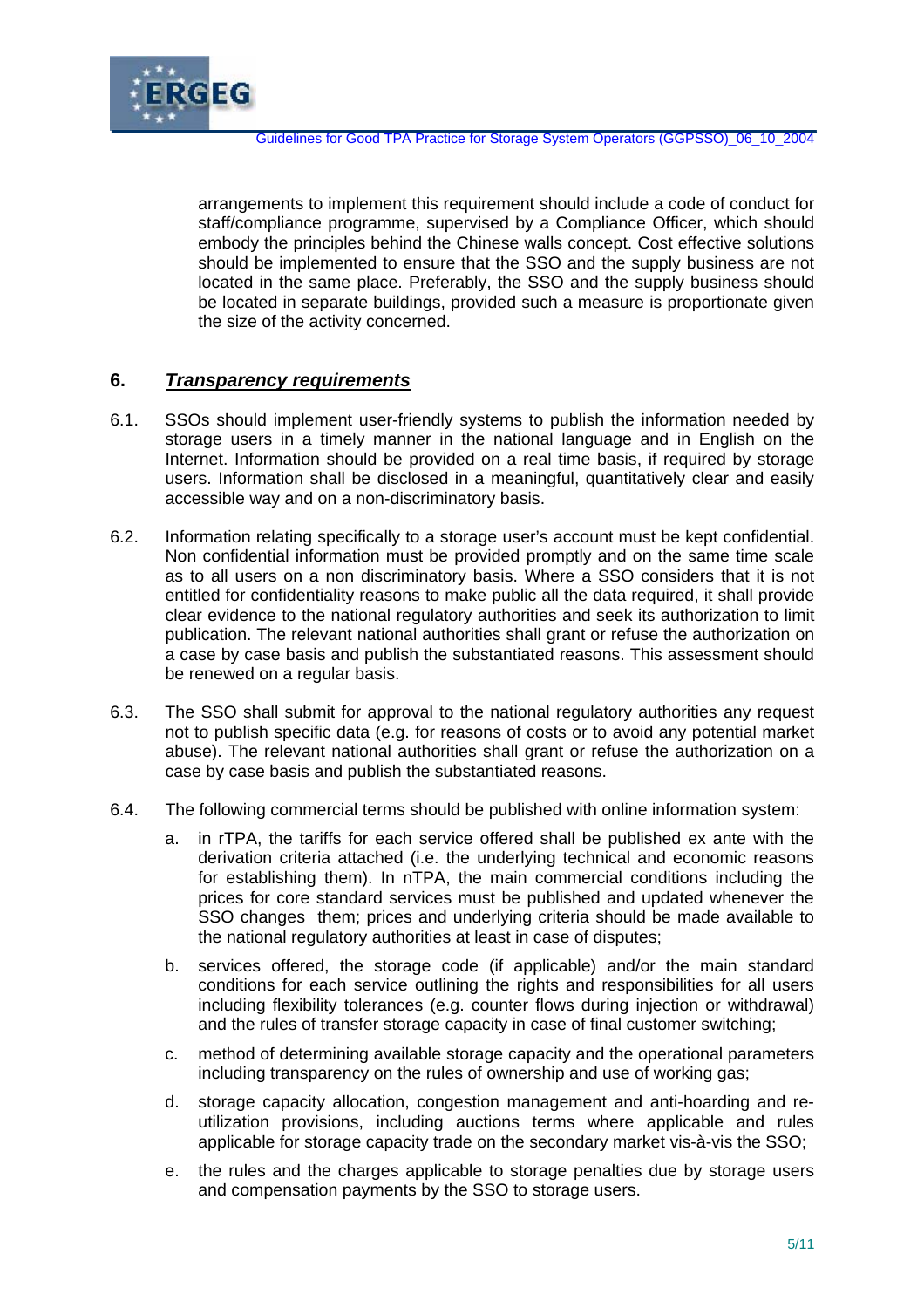

- 6.5. The following operational information shall be published with online information system (in energy units, according to interoperability criteria) to provide system users with sufficient and timely information in order to gain effective and efficient access to storage facilities:
	- a. storage level, including working gas, technical, booked and available storage capacity (firm and interruptible where applicable);
	- b. daily aggregated inflow and outflows and historical utilization rates;
	- c. user-friendly instruments for calculating charges for a specific service (e.g. tariff calculator) and for verifying online the level of available capacity, including net and available firm and interruptible capacities;
	- d. maps indicating the location of their storage facilities and the connecting points of the storage facilities to the relevant network;
	- e. the rules (if any) of transfer of storage capacity and injection and withdrawal capacity in case of customer switch.
- 6.6. Information described in § 6.3 and § 6.4 shall be made available and updated whenever changed as relevant on a real time, daily, monthly, quarterly or annual basis.
- 6.7. The SSO shall publish at least once a year, by a predetermined deadline, all planned maintenance periods that might affect storage users' rights from storage contracts and the corresponding operational information with adequate advance notice. Where unplanned disruptions in access to the storage facility occur, the SSO shall ensure actual system users are notified of that disruption as soon as possible. The SSO shall maintain and make available to the national regulatory authorities and/or to those affected by any disruption upon request, a daily log of the actual maintenance and disruptions that have occurred.
- 6.8. At least the provisions of § 6.5.a, b, and d shall apply also to any storage capacity not required to provide TPA according to Article 19 of the Gas Directive or any other storage facility connected to a transmission system and for which there is no TPA..
- 6.9. Storage users shall not be separately charged for information requests and transactions associated with their contracts according to standard rules and procedures (e.g. nominations). Expenses for requests not linked to general SSO's roles and responsibilities and transparency requirements can be separately charged.
- 6.10. SSOs shall comply with these provision by 1 April 2005; if SSOs have problems in implementing measures envisaged under §6, in particular with regard to IT systems, they shall provide an explanation to the relevant national authority setting out the problems in implementing by this deadline and present a concrete action plan for the implementation taking into account, if applicable, the size of the company.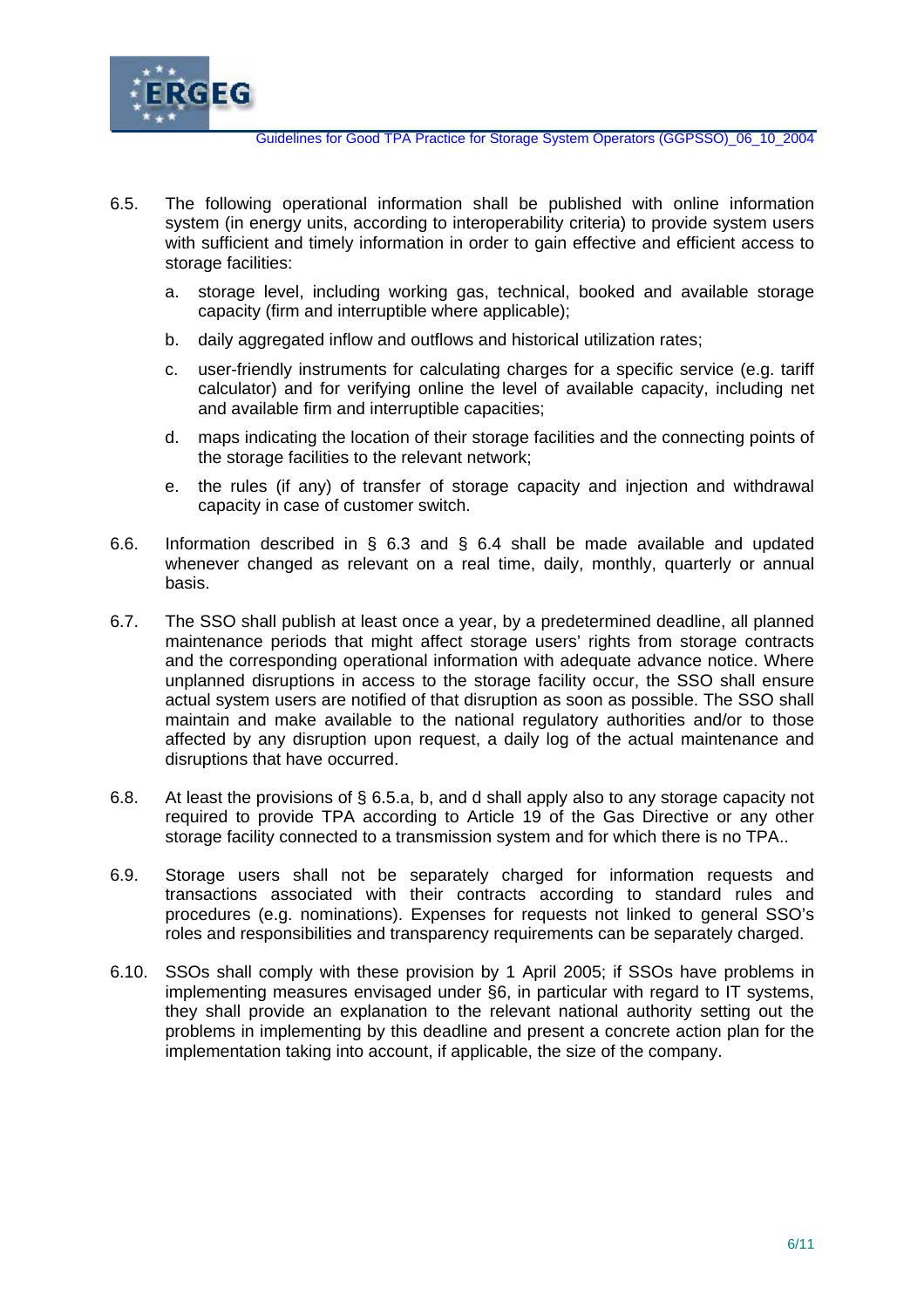

# **7.** *Tariff structure and derivation*

- 7.1. Where regulated, tariffs structure of the SSO should:
	- a. reflect efficiently incurred costs of access to storage facilities including fair return on investment, both in the case of direct access to a specific storage and access to virtual storages;
	- b. reflect the geological nature of storages;
	- c. avoid cross subsidies between storage users;
	- d. promote efficient commercialisation and use of storage;
	- e. promote adequate and efficient investments according to users' needs, feasibility and technical constraints;
	- f. be clear, transparent and reviewed on a regular basis taking into account developments in the market;
	- g. where appropriate, international benchmarking of tariffs may be taken into account and applied in non discriminatory manner.
- 7.2. Where negotiated, SSOs shall not adopt any charging principles and/or tariff structures that would restrict market liquidity of storage capacity, create undue barriers to market for new entrants, cross-subsidies between system users or hamper system enhancements and integrity. Pursuant to Article 19 of the Gas Directive, in case of disputes, the relevant regulatory authority shall determine appropriate arrangements. The SSO shall maintain records to enable the regulator to determine costs of provision and prices already levied on other users of that facility for the similar services. In nTPA regimes, charges shall:
	- a. be non-discriminatory; prices should be the same for any storage user for the same service contracted for at the same time and under the same conditions; they should only vary subject to adaptations/changes on the grounds of varying circumstances;
	- b. promote efficiency and facilitate competition in the use of storage services;
	- c. provide for appropriate incentives on new investments according to users' needs, feasibility and technical constraints;
	- d. negotiations should happen in a time frame compatible with commercial needs;

### **8.** *Storage penalties*

- 8.1. Storage penalties may be established to ensure that the SSOs and the storage users respect their contractual obligations.
- 8.2. Storage penalties may apply to :
	- a. SSOs for compensation to be paid to the storage users in the event that the SSO fails to fulfil contractual obligations, as set out in the storage code/contract; and/or to
	- b. storage users for providing effective incentive to ensure that they nominate and use storage capacity consistently with the capacity rights they have procured either on the primary or secondary market.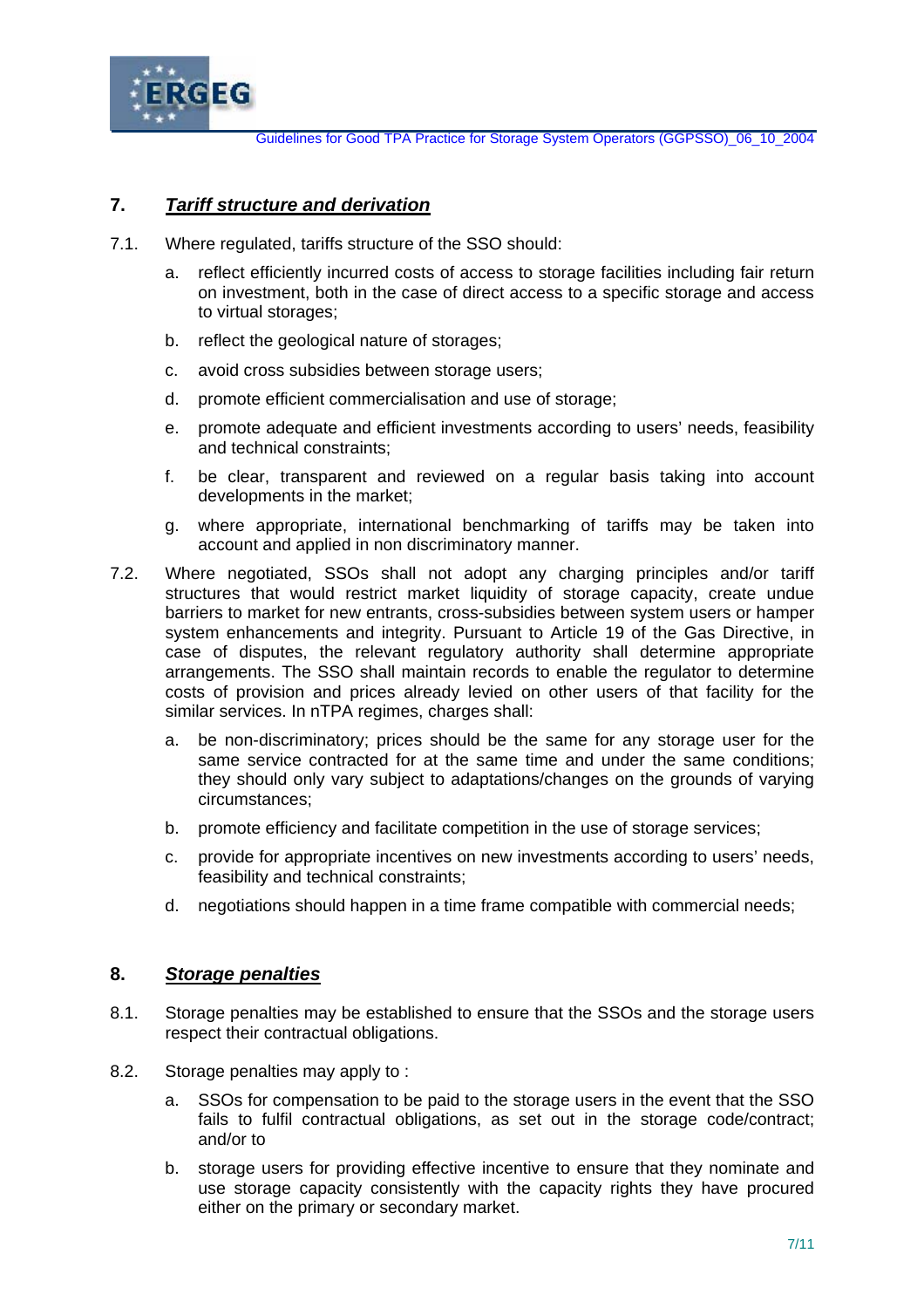

- 8.3. Storage penalties shall:
	- a. be designed in a non discriminatory and transparent manner, based on objective criteria;
	- b. be aimed at providing effective incentive on storage users to ensure the safe functioning of storages and where necessary, to ensure that PSOs are met;
	- c. not hamper the entry of new participants into the market;
	- d. ensure that, in case of penalties collected by the SSO, the SSO remains broadly cost neutral; penalties over and above the actual efficiently incurred costs, shall be redistributed to the storage users on a non discriminatory basis, any costs that cannot be targeted should be allocated back to users in a non discriminatory manner.
- 8.4. When needed, national regulatory authorities should ensure compatibility of storage penalties with transmission balancing regimes.

#### **9.** *Market based mechanisms such as secondary market*

- 9.1. The SSO shall allow and facilitate bundled and unbundled services to be freely tradable between registered shippers in a secondary market without any undue restrictions and develop standardised contracts and procedures on the primary market to facilitate secondary trade and recognise the transfer of rights where notified by storage users. SSO must allow the new owner to aggregate such storage capacity with its existing storage capacity operationally.
- 9.2. Where requested and paid for by storage users, SSOs shall provide cost-reflective services (such as an electronic platform or bulletin board) to facilitate secondary storage capacity trading and associated transfer of storage capacity rights between storage users.

### **10.** *Cooperation with TSOs*

- 10.1. SSOs and TSOs should co-operate in order to ensure interoperability between both systems, e.g.:
	- a. provide services consistent with those offered by the adjacent TSO and required so as to ensure the efficient use of the interconnected transmission system;
	- b. render operational procedures, such as nomination, compatible with those of the adjacent TSOs;
	- c. ensure re-nomination procedures match market participants requirements;
	- d. ensure consistency in matching relevant storage arrangements with the balancing requirements of the adjacent transmission system.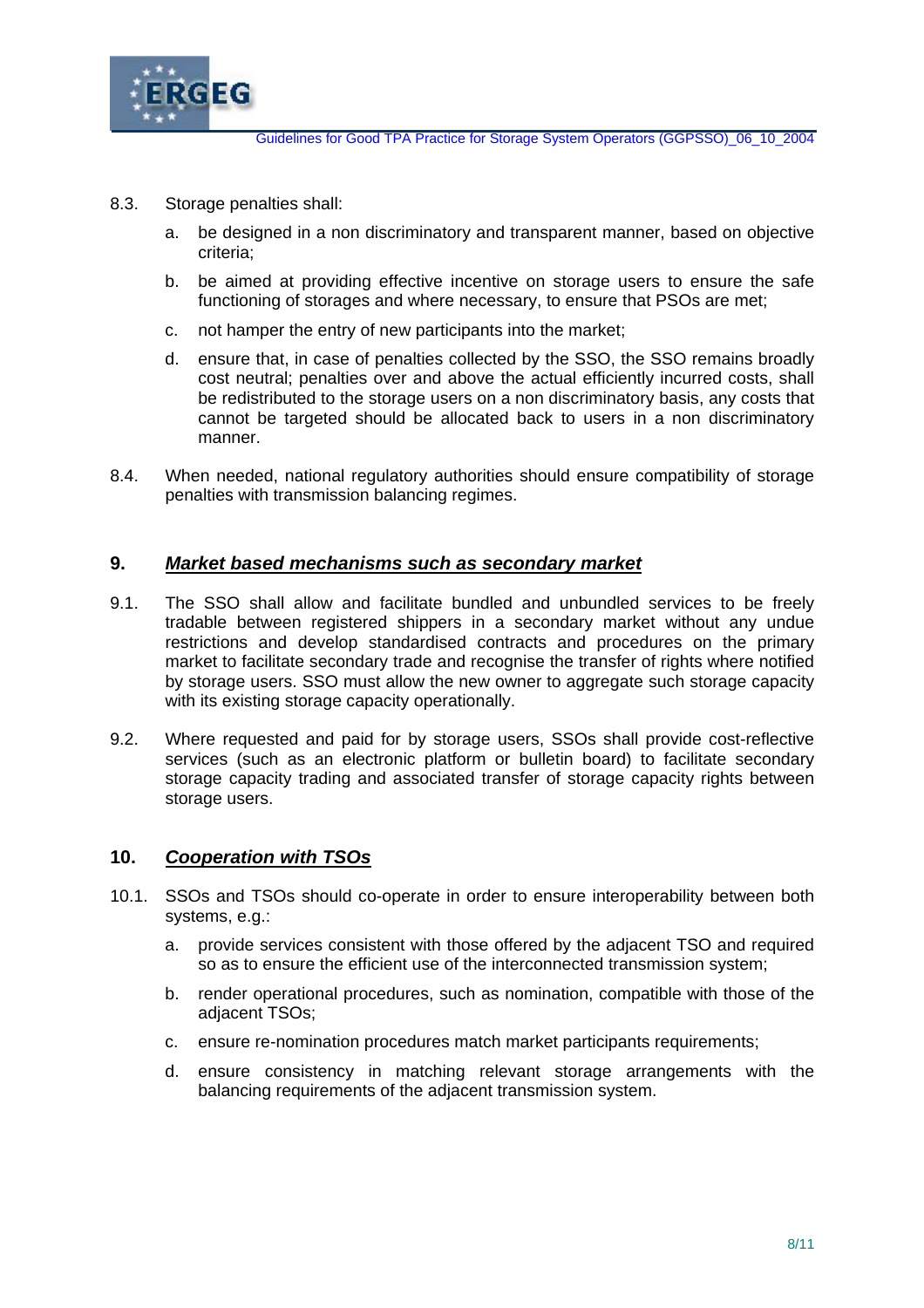

Guidelines for Good TPA Practice for Storage System Operators (GGPSSO)\_06\_10\_2004

# *Annex: Definitions*

- **1.** Available storage capacity means the part of the technical storage capacity that is not contracted or allocated to production and transport and is still available to the storage users at that moment.
- **2.** Cushion gas means the minimum technical volume of gas intended as permanent inventory in a storage reservoir to maintain adequate pressure and deliverability rates throughout the withdrawal season.
- **3.** Deliverability is the amount of gas that can be delivered (withdrawn) from a storage facility per time unit. The deliverability of a given storage facility is variable, and depends on factors such as the amount of gas in the reservoir at any particular time, the pressure within the reservoir, compression capability available to the reservoir, the configuration and capabilities of surface facilities associated with the reservoir, and other factors. In general, a facility's deliverability rate varies directly with the total amount of gas in the reservoir: it is at its highest when the reservoir is most full and declines as working gas is withdrawn.
- **4.** Final customer means customers purchasing natural gas for their own use (Gas Directive)
- **5.** Firm capacity is storage capacity contractually guaranteed as uninterruptible by the SSO;
- **6.** Firm services are services offered by the SSO in relation to firm capacity;
- **7.** Flexibility is the availability of gas and/or capacity (transmission, storage, LNG capacity) needed to: adapt supply to foreseeable volume variations in demand and to adjust the erratic fluctuations of demand; exploit market opportunities with the market opening to competition, i.e. using different combinations of flexibility tools in order to achieve cost advantages or enjoy new market businesses; comply with public service obligations and strategic objectives.
- **8.** Injectability is the complement of the deliverability or withdrawal rate. It is the amount of gas that can be injected into a storage facility per time unit. The injection capacity of a storage facility is also variable, and is dependent on factors comparable to those that determine deliverability. By contrast, the injection rate varies inversely with the total amount of gas in storage: it is at its lowest when the reservoir is most full and increases as working gas is withdrawn.
- **9.** Interruptible services are services offered by the SSO, in relation to interruptible capacity;
- **10.** Interruptible storage capacity is storage capacity that can be interrupted by the transmission system operator according to the conditions stipulated in the storage contract/storage code. The contract/code may specify the permitted duration, frequency and timing of the interruptions. It may also specify the previous notice required and possibly a fee related to the duration of the interruptions.
- **11.** National regulatory authorities are the bodies as defined by Article 25(1) of the Gas Directive.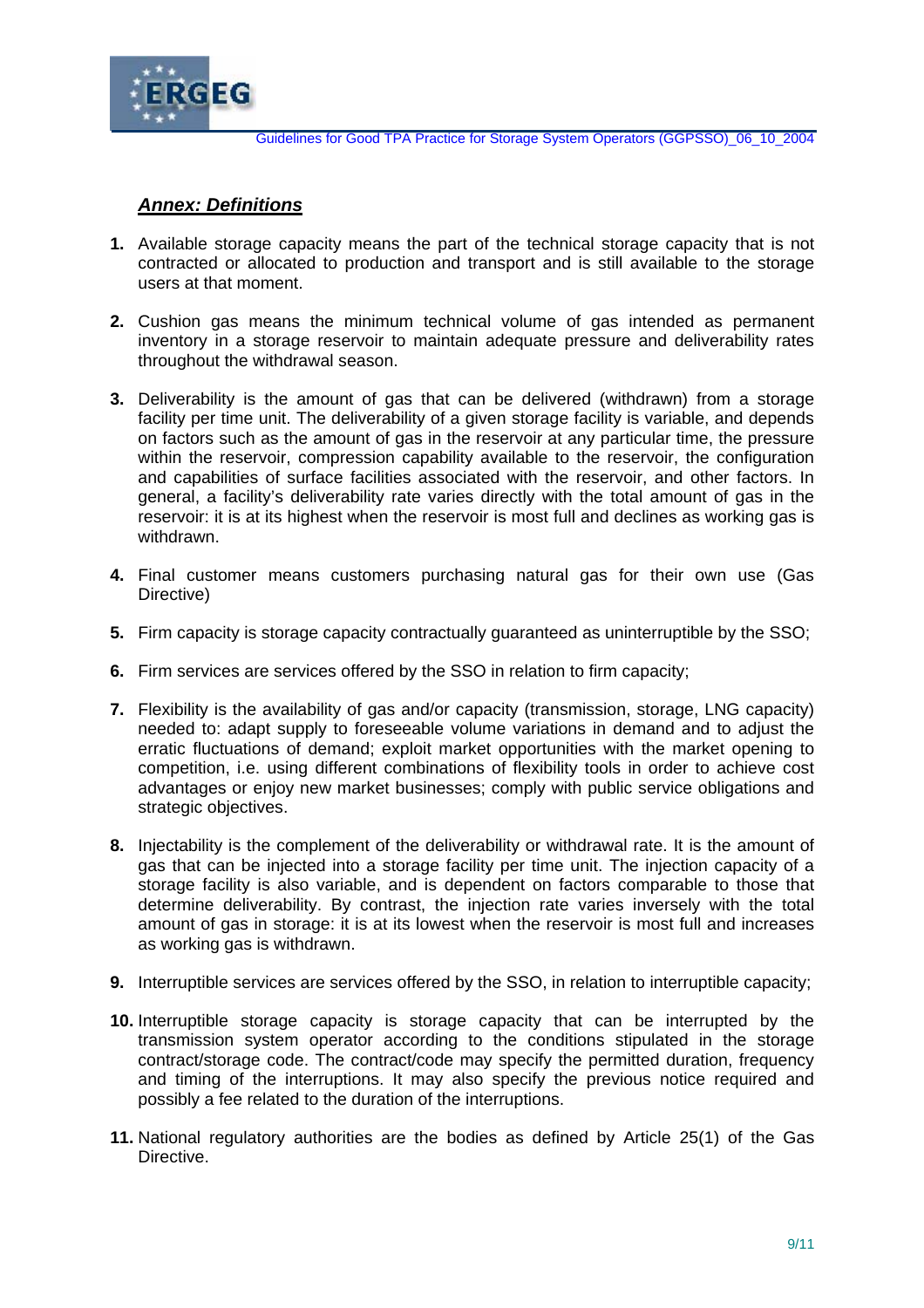

Guidelines for Good TPA Practice for Storage System Operators (GGPSSO)\_06\_10\_2004

- **12.** Nomination means the prior reporting by the storage user to the SSO of the actual flow that he wishes to inject into or withdraw from the system.
- **13.** Primary storage market means the market of the storage capacity directly traded by the SSO.
- **14.** PSO means Public Services Obligations.
- **15.** Re-nomination means the reporting of a corrected nomination.
- **16.** SBU means Standard Bundled Unit. Storage capacity may be sold in SBUs, which gives customers the right to withdraw, inject and hold gas in store, with determined technical ratios. SBUs should reflect the technical characteristics of the storage facility or a group of storage facilities (aquifer, peak-shaving…).
- **17.** Secondary market means the market of the storage capacity traded otherwise than on the primary market.
- **18.** Storage capacity is the space (expressed in normal cubic meters or energy) and flow (expressed in normal cubic meters or energy per time unit) to which the storage user is entitled in accordance with the provisions of the storage contract. Storage capacity refers to space, injectability and deliverability. All of them can be firm or interruptible.
- **19.** Storage facility means a facility used for the stocking of natural gas and owned and/or operated by a natural gas undertaking, including the part of LNG facilities used for storage but excluding the portion used for production operations, and excluding facilities reserved exclusively for transmission system operators in carrying out their functions (Gas Directive).
- **20.** Storage penalty is the additional charge that storage system operators/storage users may have to pay after not respecting their contractual obligations.
- **21.** Storage system operator means a natural or legal person who carries out the function of storage and is responsible for operating a storage facility.
- **22.** Storage user means a customer of a SSO which would sign the relevant storage code or enter into storage contracts with SSOs for storing gas. Storage users may include, but are not limited, to final customers, supply undertakings, wholesale customers, traders and TSOs, to the extent that storage is necessary for the TSOs and DSOs to carry out their functions.
- **23.** System user means any natural or legal persons supplying to, or being supplied by, the system (Gas Directive).
- **24.** Technical storage capacity is the maximum storage capacity that the SSO can offer to storage users, on firm basis, taking into account the system integrity and the operational requirements of the storage infrastructures. It is determined by the physical characteristics of the reservoir and installed equipment.
- **25.** TPA services means Third Party Access Services. TPA to storage is either regulated (rTPA) or negotiated (nTPA).